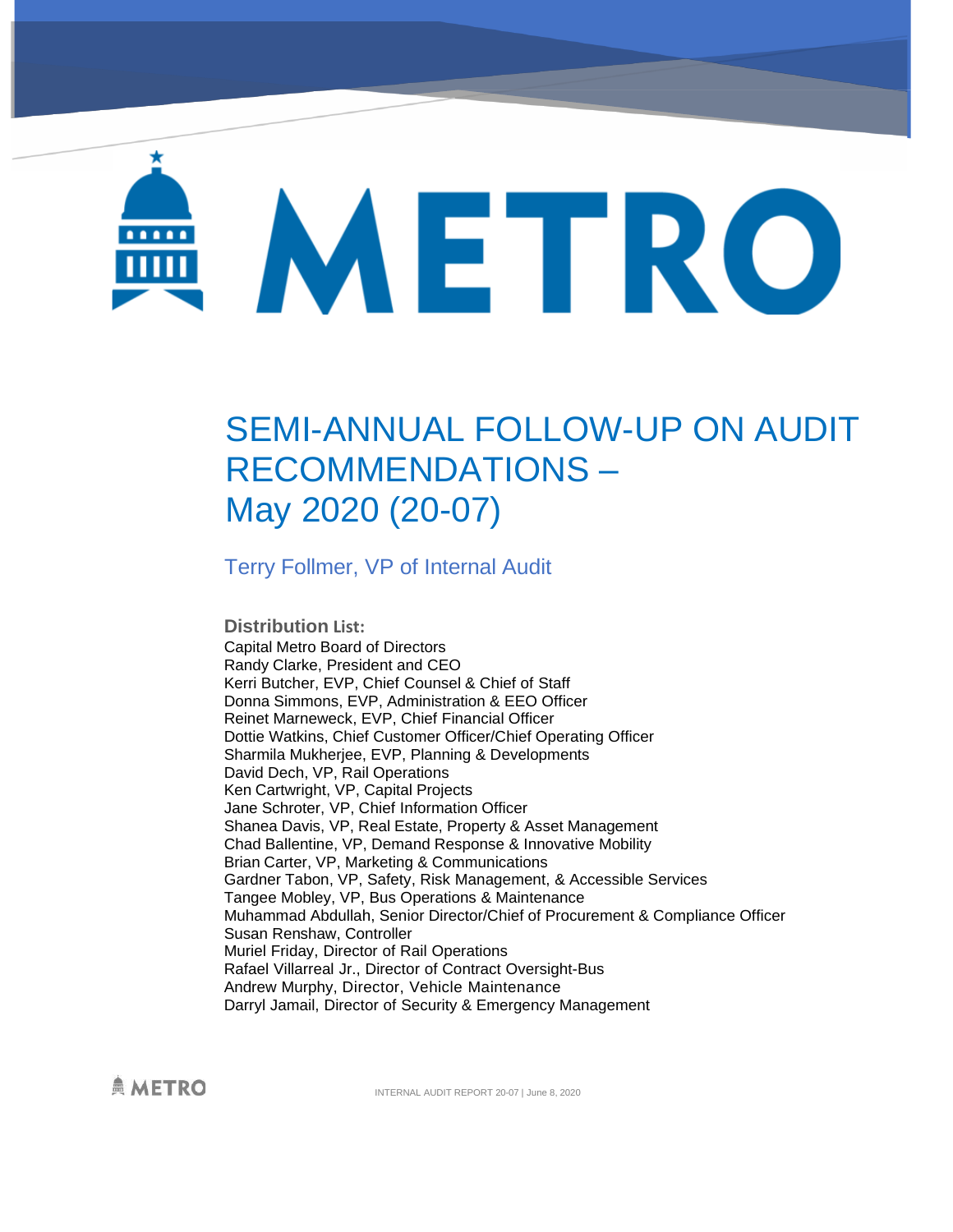# **Executive Summary**

As part of our annual Audit Plan approved by the Capital Metro Board, we conducted the semiannual status review of all open audit recommendations as of May 31, 2020. The follow up included eight audit reports with a total of 35 outstanding recommendations. The audit objective and conclusion on the implementation of the corrective action plans follows.

# **Audit Objective & Scope**

The objective of the audit was to determine whether Management has successfully implemented action plans in response to the recommendations provided in internal audit reports. In order to monitor the disposition of audit recommendations, the Internal Audit Department conducts two follow-up audits (semi-annual) per fiscal year (May and November). This Report reflects the status as of May 31, 2020, for the outstanding Corrective Action Plans (CAP's) resulting from internal audits projects.

### **Conclusion on Corrective Action Plans**

We followed up on 35 recommendations from eight different audit reports and have concluded that only 18 recommendations remain open and Management has action plans to implement the items listed as "In Process of Being Implemented". Table 1 listed below provides a summary breakdown of audit reports with open recommendations as of May 31, 2020.

| <b>Table 1: Summary Status of Open Recommendations</b> |                |                                                                                            |                                                   |                                  |                                              |                                                            |                              |
|--------------------------------------------------------|----------------|--------------------------------------------------------------------------------------------|---------------------------------------------------|----------------------------------|----------------------------------------------|------------------------------------------------------------|------------------------------|
| Project<br>#                                           | Report<br>Date | <b>Report Name</b>                                                                         | <b>Total # of Audit</b><br><b>Recommendations</b> | Implemented<br>as<br>Recommended | In Process of<br><b>Being</b><br>Implemented | Rejected/<br>Management<br><b>Has Accepted</b><br>the Risk | % Action Plan<br>Implemented |
| 19-01                                                  | 12/11/2018     | Commuter Rail - DMU<br>Maintenance Program,<br>Oversight of Herzog                         | 7                                                 | 5                                | $\overline{2}$                               | $\mathbf 0$                                                | 71%                          |
| 19-04                                                  | 4/25/2019      | Watco Freight Revenue &<br><b>Contract Compliance</b>                                      | 4                                                 | 4                                | 0                                            | $\mathbf 0$                                                | 100%                         |
| 19-05                                                  | 4/5/2019       | Genfare Cash and Ticket<br>Controls                                                        | 5                                                 | 4                                | $\mathbf{1}$                                 | $\Omega$                                                   | 80%                          |
| 19-07                                                  | 8/14/2019      | <b>Capital Project</b><br><b>Expenditure Controls</b>                                      | 4                                                 | $\overline{2}$                   | 2                                            | $\Omega$                                                   | 50%                          |
| 19-08                                                  | 9/30/2019      | <b>Commuter Rail</b><br><b>Operations- Contract</b><br>Management & Oversight<br>of Herzog | $\overline{2}$                                    | $\Omega$                         | 2                                            | $\Omega$                                                   | 0%                           |
| 19-09                                                  | 10/31/2019     | Sox Controls Audit                                                                         | 6                                                 | $\overline{2}$                   | 4                                            | $\Omega$                                                   | 33%                          |
| $20 - 02$                                              | 4/24/2020      | IT End Point Management                                                                    | 4                                                 | 0                                | 4                                            | 0                                                          | 0%                           |
| $20 - 03$                                              | 3/9/2020       | OrbCAD Incident/Accident<br><b>Process Review</b>                                          | 3                                                 | $\Omega$                         | 3                                            | $\Omega$                                                   | 0%                           |
| <b>TOTAL:</b>                                          |                |                                                                                            | 35                                                | 17                               | 18                                           | 0                                                          | 49%                          |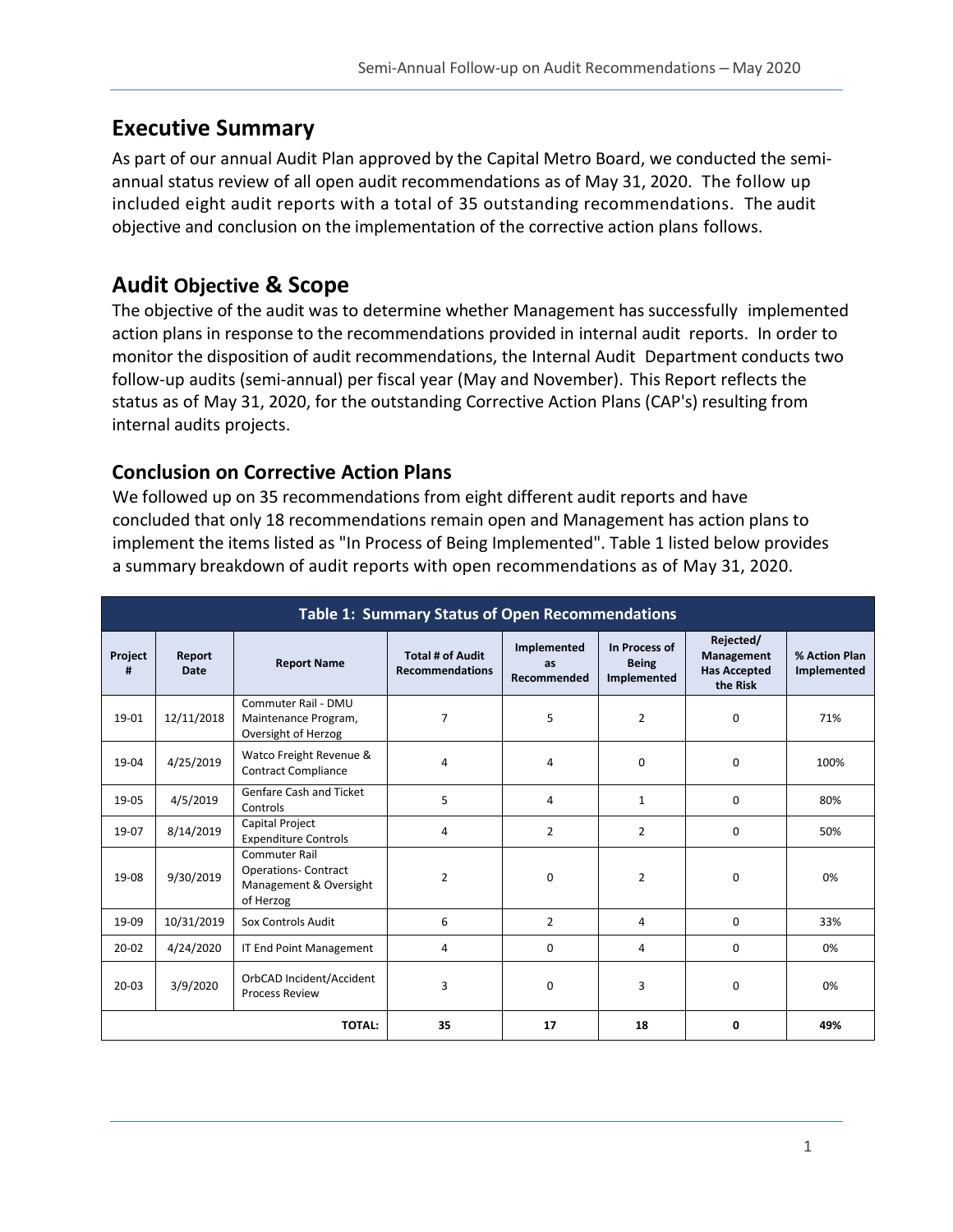In our opinion, Management has made reasonable progress in implementing the recommendations and open Corrective Action Plans. Additional details related to all open recommendations can be found in Appendix A.

This audit was conducted by the following staff members in the Capital Metro Internal Audit Department:

Jeannette Lepe, Internal Auditor II (Project Lead) Sarah Daigle, Internal Auditor II Terry Follmer, VP of Internal Audit

We want to thank Management for their support and good progress in implementing the open corrective action plans.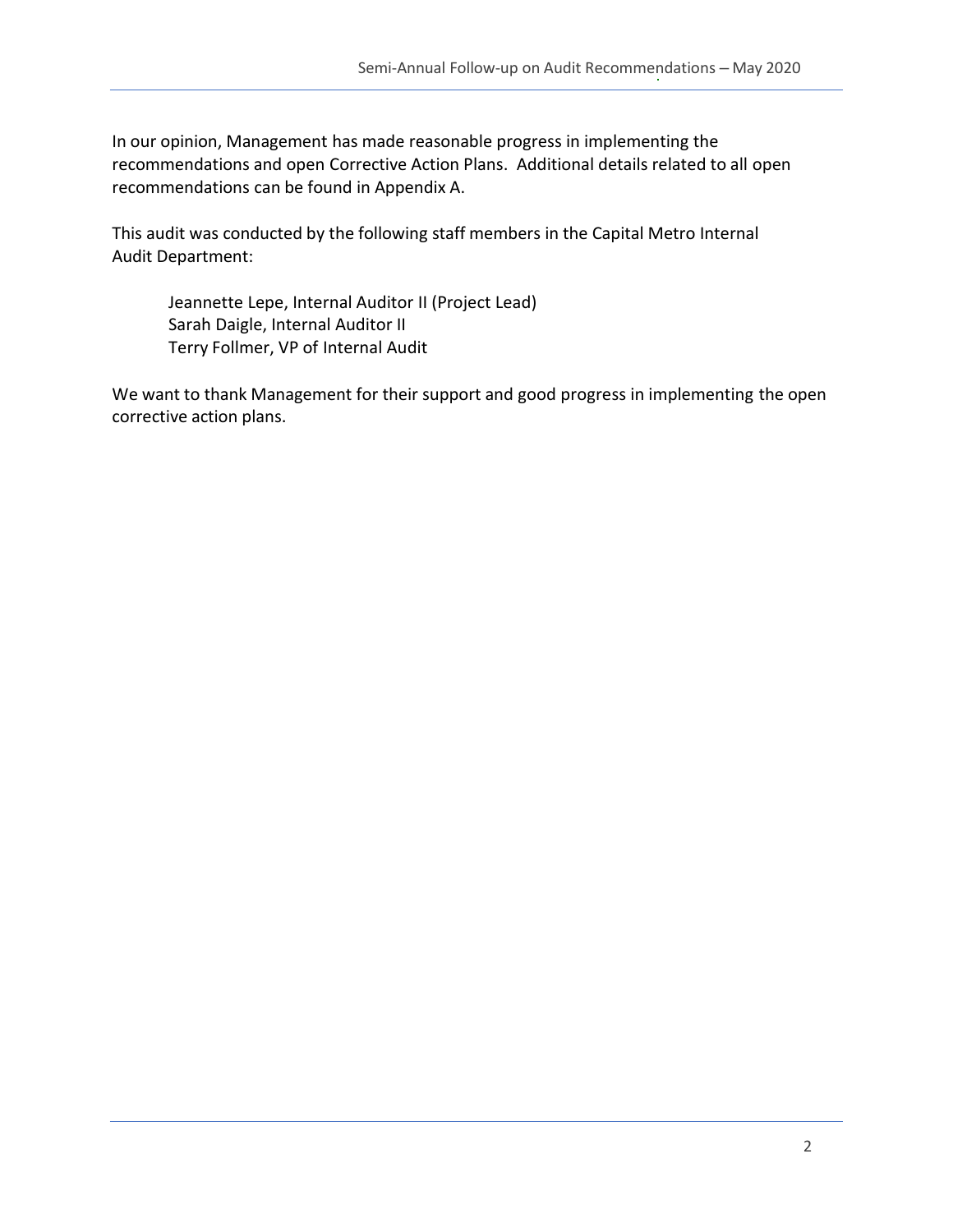#### **APPENDIX A – DETAILS OF OPEN AUDIT RECOMMENDATIONS**

#### **Prior Recommendations and Audit Results**

As required by the Institute of Internal Auditors' International Professional Practices Framework, we have reviewed all open audit recommendations. Based on our review of eight audits, we identified 18 open recommendations. Listed below are the open recommendations, along with the name of the audit report, report date, original recommendation, and Management's updated target completion date and comments.

**19-01 COMMUTER RAIL – [DMU MAINTENANCE PROGRAM, OVERSIGHT OF HERZOG](https://www.capmetro.org/uploadedFiles/New2016/About_Capital_Metro/Financial_Transparency/Audit_Documents/Fiscal_Year_2019_Internal_Audits/19-01-Commuter-Rail-DMU-Maintenance-Program-2-11-18.pdf)** (12/11/2018 Report Issued with 7 Recommendations)

**RECOMMENDATION 3 – (Compliance with Contract Monitoring Plan):** The Director of Rail Operations will implement the following CMP improvements:

c) Develop Rail Operation Policies and Procedures that are specific to the Herzog contract covering: quality performance review and sampling requirements; preventive maintenance and DMU overhauls; asset management and recordkeeping including part costs in accordance with the contract; safety; invoice certification; and how to use the Audit Inspection Report.

**OPEN ACTION PLANS:** (*David Dech – VP Rail Operations*) Management agreed with the recommendations above.

• **Management's Updated Target Completion Date & Comments:** 10/31/2020 Management is in the process of updating department policies.

**RECOMMENDATION 5 – (Contractor Staffing Changes & Reporting**): The VP of Rail will work with Herzog to achieve the following staff reporting changes:

b) Herzog will submit staffing changes in real time directly to the IT Service Desk, Security, and Rail Operations. An IT Access Request form will be submitted for any new hires, terminations, or requested access changes to systems.

**OPEN ACTION PLANS:** (*David Dech – VP Rail Operations*) Management agreed with the recommendation above.

• **Management's Updated Target Completion Date & Comments**: 10/31/2020 Management is in the process of ensuring IT Requests are made timely from receiving the termination notice from Herzog.

**[19-05 GENFARE CASH AND TICKET CONTROLS AUDIT](https://capmetro.sharepoint.com/sites/ADT/DeptOnly/2018/Audit%20Plan%20and%20Projects/Audit%20Projects/19-05%20Genfare%20Cash%20and%20Ticket%20Controls/3%20-%20Reporting/19-05%20Genfare%20Cash%20and%20Ticket%20Controls%20Audit%204-5-19.docx)** (4/5/2019 Report Issued with 5 Recommendations)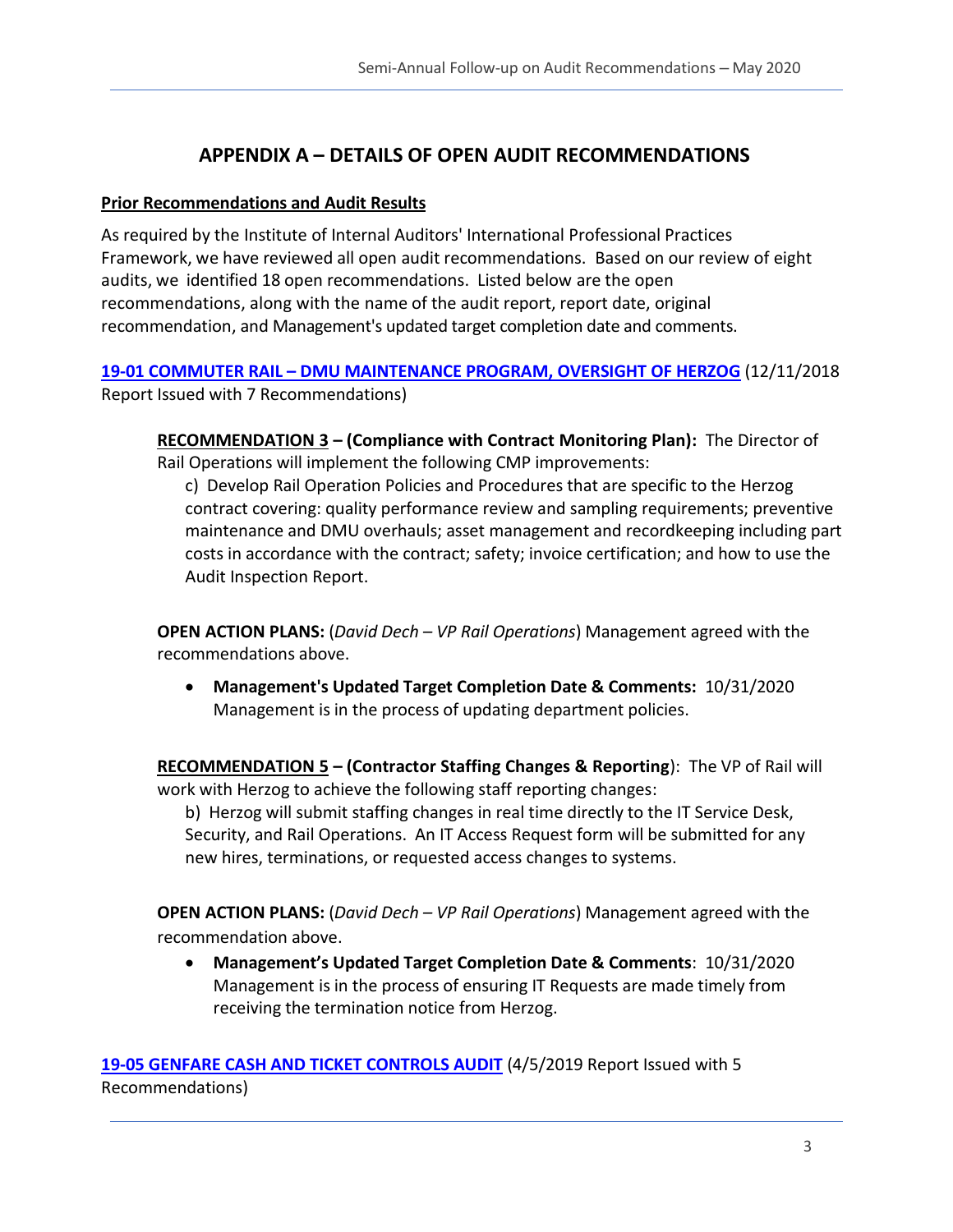**RECOMMENDATION 2 – (Compare Genfare Ticket Sales to Cash**): The Controller and Manager of Revenue should consider the following:

- a) Developing written standard operating procedures (SOP) covering the reconciliation and variance analysis related to farebox tickets and cash.
- b) The SOP should state the cadence as to how often the review is performed as well as establish tolerance levels to identify outliers.
- c) Ticket to cash variances outsides tolerance levels are researched with action plans to remediate as applicable.

**OPEN ACTION PLANS:** (*Susan Renshaw – Controller*) Management agreed with the recommendations above.

• **Management's Updated Target Completion Date & Comments:** 12/31/2020 Management has hired a consultant who is working on the procedures.

#### **[19-07 CAPITAL PROJECT EXPENDITURE CONTROLS AUDIT](https://www.capmetro.org/uploadedFiles/New2016/About_Capital_Metro/Financial_Transparency/Audit_Documents/Fiscal_Year_2019_Internal_Audits/19-07-Capital-Project-Expenditure-Controls-Audit-Report.pdf)** (8/14/2019 Report Issued with 4 Recommendations)

#### **RECOMMENDATION 1 – (Lack of Criteria and Required Approvals for Project Changes):**

The VP of Capital Projects should develop the following internal control enhancements:

a) The Capital Projects Department and the Authority as such should adopt the formalized policy on when PM's need to obtain Steering Committee approval that is being developed as part of the EPPM tool. This should include the implementation of a formal EPPM Steering Committee charter.

**OPEN ACTION PLANS:** (*Ken Cartwright – VP of Capital Projects*) Management agreed with the recommendation above.

• **Management's Updated Target Completion Date & Comments:** 6/30/20 Management has drafted a formal charter for the agency and is scheduled for review and approval.

**RECOMMENDATION 4 – (Lack of Current Formalized Policies & Procedures):** The VP of Capital Projects should develop the following internal control enhancements:

a) Develop formalized policies and checklists for the department's key controls, add these to the *Capital Metro Capital Projects Group Policies and Procedures* guide, and provide the guide to department staff.

**OPEN ACTION PLANS:** (*Ken Cartwright – VP of Capital Projects*) Management agreed with the recommendation above.

• **Management's Updated Target Completion Date & Comments:** 08/31/20 Management is in the process of updating policies, checklists, and procedure guides.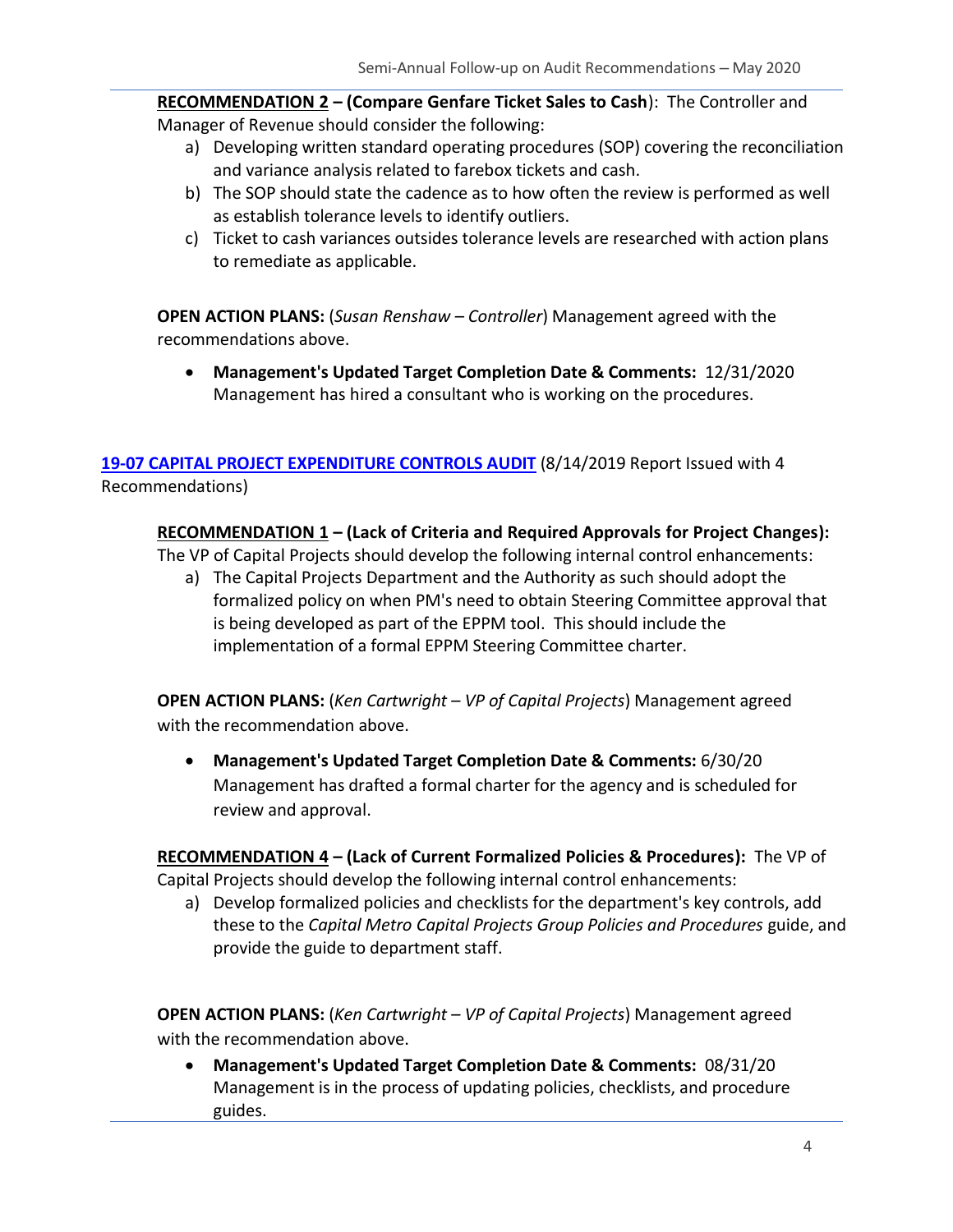**19-08 Commuter Rail Operations - [Contract Management & Oversight of Herzog](https://capmetro.sharepoint.com/sites/ADT/DeptOnly/2018/Audit%20Plan%20and%20Projects/Audit%20Projects/19-08%20Commuter%20Rail%20-%20CDRLs%20Herzog/3.)%20Reporting/19-08%20Commuter%20Rail%20Operations%20-%20Contract%20Management%20&%20Oversight%20of%20Herzog.docx)** (09/30/2019 Report Issued with 2 Recommendations)

**RECOMMENDATION 1 – (Herzog Did Not Submit All CDRL's and PDC's Were Not Enforced):** The VP of Rail should develop the following internal control enhancements:

- a) Ensure contractually required CDRL's are properly reviewed and appropriate incentives/disincentives are taken from Herzog's monthly fixed price invoice.
- b) Ensure the content of each CDRL is clearly defined in future contract modifications and as part of the contract update evaluate the list of CDRL's to determine the need and required frequency.

**OPEN ACTION PLANS: (***David Deck – VP of Rail***)** Management agreed with the recommendations above.

> • **Management's Updated Target Completion Date and Comments:** 10/31/2020 Management has completed the modification and is waiting on Procurement to complete.

**RECOMMENDATION 2 – (Improve Monitoring and Oversight of CDRL Documents):** The VP of Rail should develop the following internal control enhancements:

- a) Document the CDRL status in the CMP tracking spreadsheet to evidence that staff opened and reviewed CDRL reports. Staff should document red flags (e.g. incorrect reports, late submissions, and deadline extensions they give Herzog to submit late reports, etc.) in this column so that Management can monitor performance over time.
- b) Review all CDRL's that are listed as NTP submitted once at the beginning of the contract and require updates for any changes and periodic review and updates as required by regulations.

**Open Action Plans:** (*David Deck- VP Of Rail*) Management agreed with the recommendations above:

> • **Management's Updated Target Completion Date and Comments**: 10/31/2020 Management is waiting for the modification to get fully implemented to ensure CDRLS and PDC's are applied according to contract.

**19-09 SOX [Controls Audit](https://capmetro.sharepoint.com/sites/ADT/DeptOnly/2018/Audit%20Plan%20and%20Projects/Audit%20Projects/19-09_Sox_Like_Controls_Audit-Miscellaneous_Revenue/3-Reporting/19-09%20SOX%20Controls%20Audit%20-%20Miscellaneous%20Revenue%2010-31-19.docx)** (10/31/2019 Report Issued with 6 Recommendations)

#### **RECOMMENDATION 1 – (Add Late Fees & Interest to Contract Terms & Invoices)**

a) The CFO and Chief Counsel should consider modifying the standard terms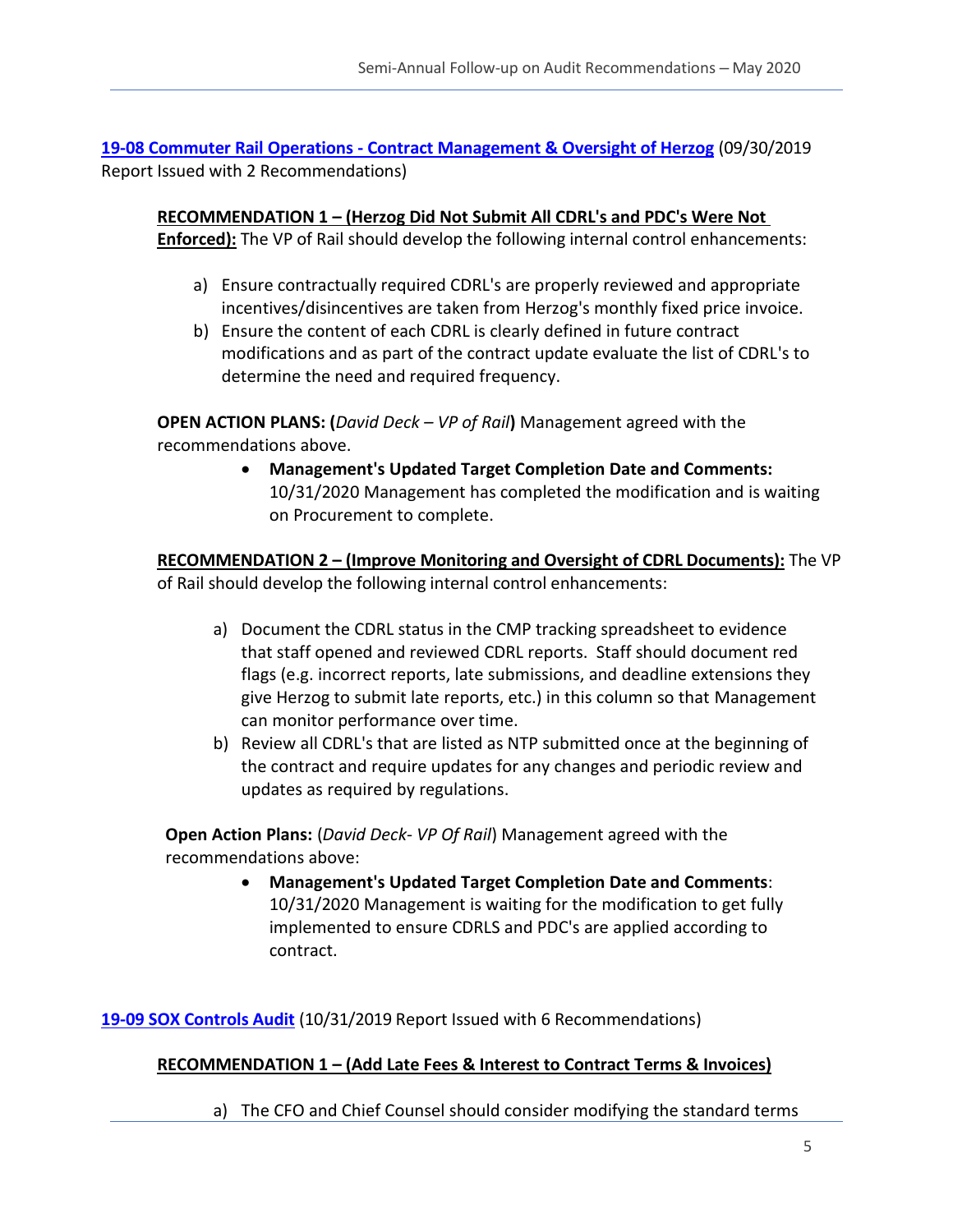and conditions listed in contracts and on invoices to include a statement that allows late fees and interest to be charged by Capital Metro on delinquent accounts.

**OPEN ACTION PLANS: (***Susan Renshaw, Controller***)** Management agreed with the recommendation above.

> • **Management's Updated Target Completion Date and Comments:** 6/30/20 Management is working with legal to update invoice and contract language to allow late fees and interest.

#### **RECOMMENDATION 3 – (Cross Check Monthly Billing Totals to Source Records)** The

Controller and Accounting Manager should review the monthly revenue reporting and reconciliation process to source systems/records, and opportunities to improved communication as follows:

- a) Right of Way & RWIC The Finance Department should provide a monthly report of all Right of Way billings to the Real Estate and Rail Departments. Additionally, Real Estate department should provide CLS access to the Finance Department so that the system totals can be reconciled by both departments.
- b) Marketing & Advertising The Finance Department should provide a monthly report of all billings to the Marketing Department.
- c) Bulk Ticket Sales ODR invoices created by the A/R Specialist should be reconciled to the ODR Excel Spreadsheet maintained by the Revenue Accountant.

**OPEN ACTION PLANS: (***Susan Renshaw, Controller***)** Management agreed with the recommendation above.

> • **Management's Updated Target Completion Date and Comments:** 6/30/20 Management is working on obtaining access to the CLS System to complete the monthly reconciliations.

#### **RECOMMENDATION 5 – (Update Advertising Policy for Discounts)**

a) The VP of Marketing should update the advertising policy to include discounts for-profit organizations, and identify the necessary executive approvals (e.g. CFO, President, Chief Counsel) from outside the Marketing Department for these advertising discount exceptions.

**OPEN ACTION PLANS: (***Brian Carter, VP of Marketing***)** Management agreed with the recommendation above.

> • **Management's Updated Target Completion Date and Comments:** 10/31/20 Management is working on updating the advertising policy for discounts.

#### **RECOMMENDATION 6 – (Extra RWIC Hours Should be Billed in CLS Systems)**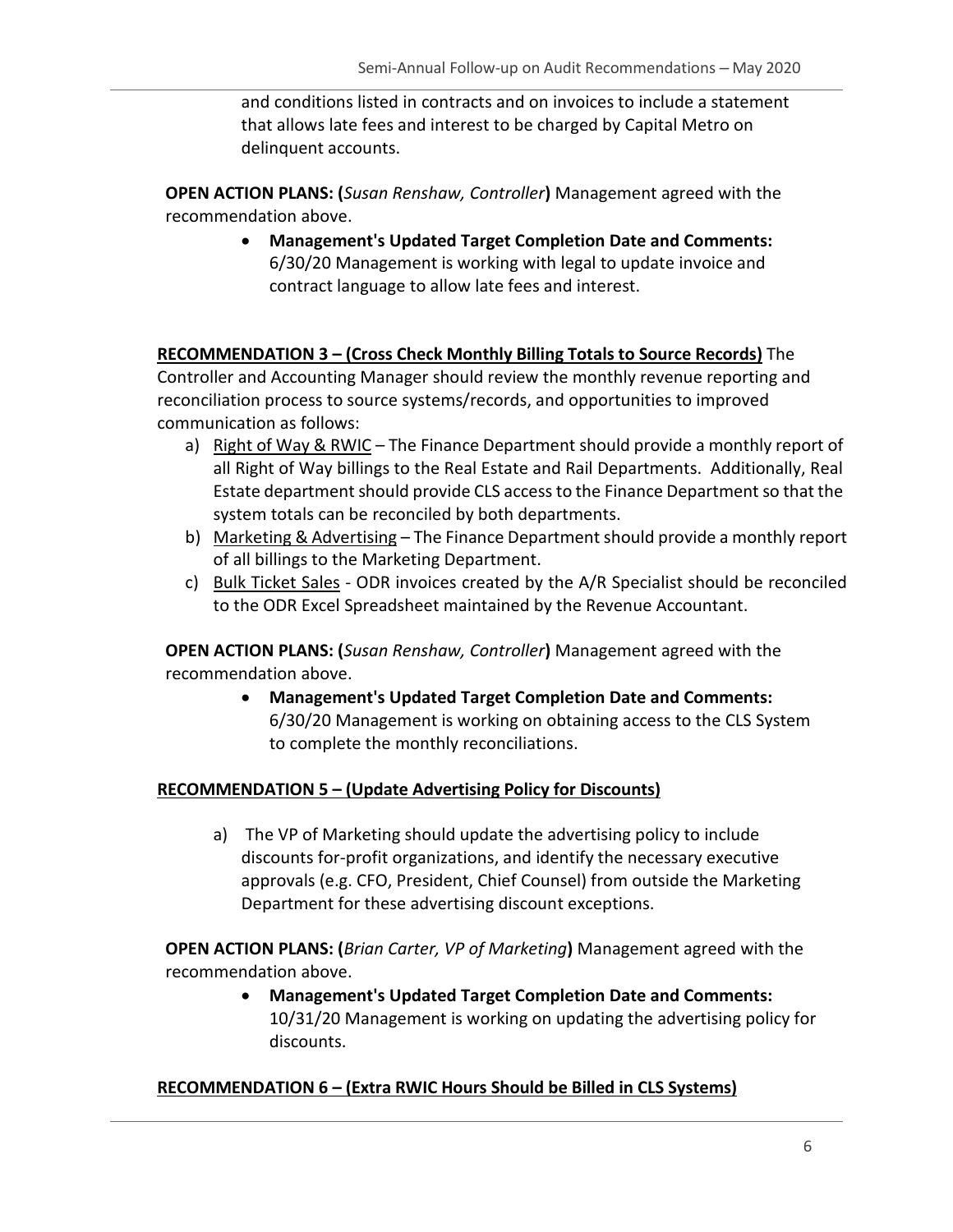a) The VP of Real Estate, Property and Asset Management should work with Rail Operations to establish monthly reconciliation procedures to ensure all RWIC charges are billed in 8 and 10 hour increments and entered into the CLS System by Real Estate rather than the current manual billings performed by Finance in the AX System.

**OPEN ACTION PLANS: (***Shanae Davis, VP of Real Estate, Property, and Asset Management***)** Management agreed with the recommendation above.

> • **Management's Updated Target Completion Date and Comments:** 10/31/20 Management is working on establishing monthly reconciliation procedures.

**[20-02 IT End Point Management](https://capmetro.sharepoint.com/sites/ADT/DeptOnly/2018/Audit%20Plan%20and%20Projects/Audit%20Projects/20-02%20IT%20Endpoint%20Management/3%20-%20Reporting/20-02%20%20IT%20Endpoint%20Management%20%204-24-2020.docx)** (04/24/2020 Report Issued with 4 Recommendations)

#### **RECOMMENDATION 1 – (Explore Enhanced System Management Software Solutions)**

a) The Director of Network Services should explore on a cost-benefit basis other system management software solutions (e.g. IBM BigFix, etc.) that will enable the identification and deployment of patches based upon severity rating as well as improved capabilities on non-Microsoft operating systems (e.g. UNIX, Mac iOS, etc.).

**OPEN ACTION PLANS: (***Steven Salinas, Director of Network***)** Management agreed with the recommendation above.

> • **Management's Updated Target Completion Date and Comments:** N/A – This action plan is not due until 7/31/2020

#### **RECOMMENDATION 2 – (Update IT Policies & Procedures)**

a) The Director of Network Services to complete the updates to IT policies and procedures.

**OPEN ACTION PLANS: (***Steven Salinas, Director of Network***)** Management agreed with the recommendation above.

> • **Management's Updated Target Completion Date and Comments:** N/A-This action plan is not due until 8/31/2020

#### **RECOMMENDATION 3 – (Leverage Data Analytics Across EndPoint Management Tools)**

a) The Director of Network Services should carry forward the Microsoft Power Query data analytics tool and run the analysis on at least a quarterly basis to identify the highest risk machines. The highest risk machines should be identified, located and remediated on at least a quarterly basis.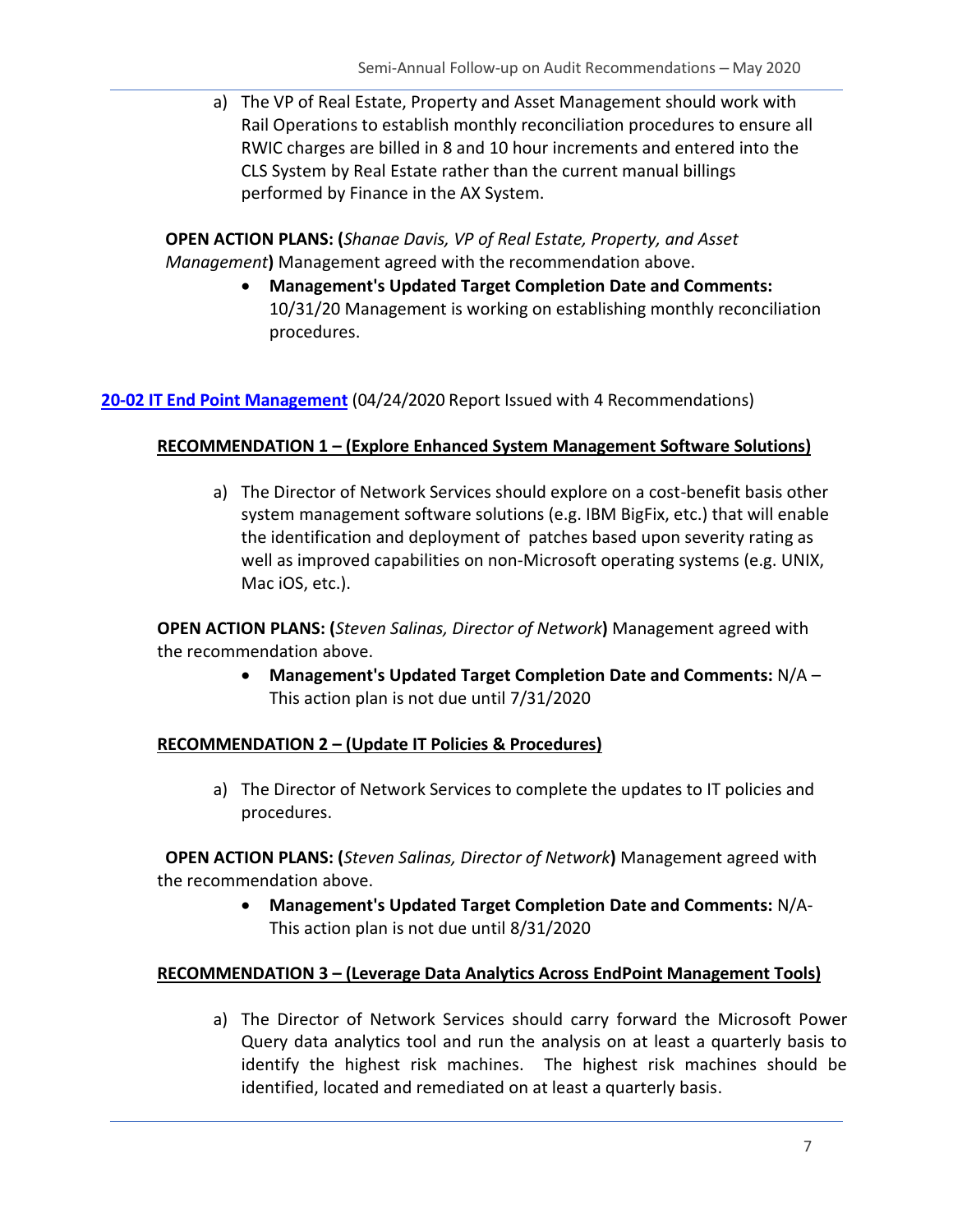**OPEN ACTION PLANS: (***Steven Salinas, Director of Network***)** Management agreed with the recommendation above.

> • **Management's Updated Target Completion Date and Comments:** N/A – This action plan is not due until 7/31/2020

#### **RECOMMENDATION 4 – (Define Patching Timeliness by Patch Severity Rating)**

a) The Director of Network Services will further define patch management standards based upon the manufacturer's severity rating standards (e.g. Critical; High; Medium; and Low) and clearly state the maximum number of elapsed days from the patch release date for installation. The IT Department will measure compliance with the patch management standards at least quarterly, and machines out of tolerance will be identified and remediated.

**OPEN ACTION PLANS: (***Steven Salinas, Director of Network***)** Management agreed with the recommendation above.

> • **Management's Updated Target Completion Date and Comments:** N/A – This action plan is not due until 5/31/2020.

[20-03 OrbCAD Incident/Accident Process Review](https://capmetro.sharepoint.com/sites/ADT/DeptOnly/2018/Audit%20Plan%20and%20Projects/Audit%20Projects/20-03_OrbCAD%20Incident-Accident%20Process%20Review/3%20-%20Reporting/20-03%20OrbCAD%20Incident-Accident%20Process%20Review.docx) (03/09/2020 Report Issued with 3 Recommendations)

**RECOMMENDATION 1 – (Disconnected Systems & No Comprehensive Database)** The Director of Contract Oversight, IT Director of Transit Technology Systems and the Director of Risk Management will consider the following improvements:

- a) Establishing a single comprehensive database for all incident/accident data.
- b) Require MV to enter all data into the chosen single comprehensive database.
- c) Automate the flow of data from OrbCAD into the required Excel templates (e.g., Operator Report, Supervisor Report, etc.) that are saved to Sharepoint, thus requiring the Supervisor to only record new data and not have to rekey all data that is already captured in OrbCAD.

**OPEN ACTION PLANS: (***Rafael Villareal, Director of Contract Oversight***)** Management agreed with the recommendation above.

> • **Management's Updated Target Completion Date and Comments:** N/A – This action plan is not due until 9/30/21.

#### **RECOMMENDATION 2 – (Improve QA Oversight, Analysis and Monitoring)**

The Director of Contract Oversight, IT Director of Transit Technology Systems, and the Director of Risk Management should consider and evaluate the following process improvements: